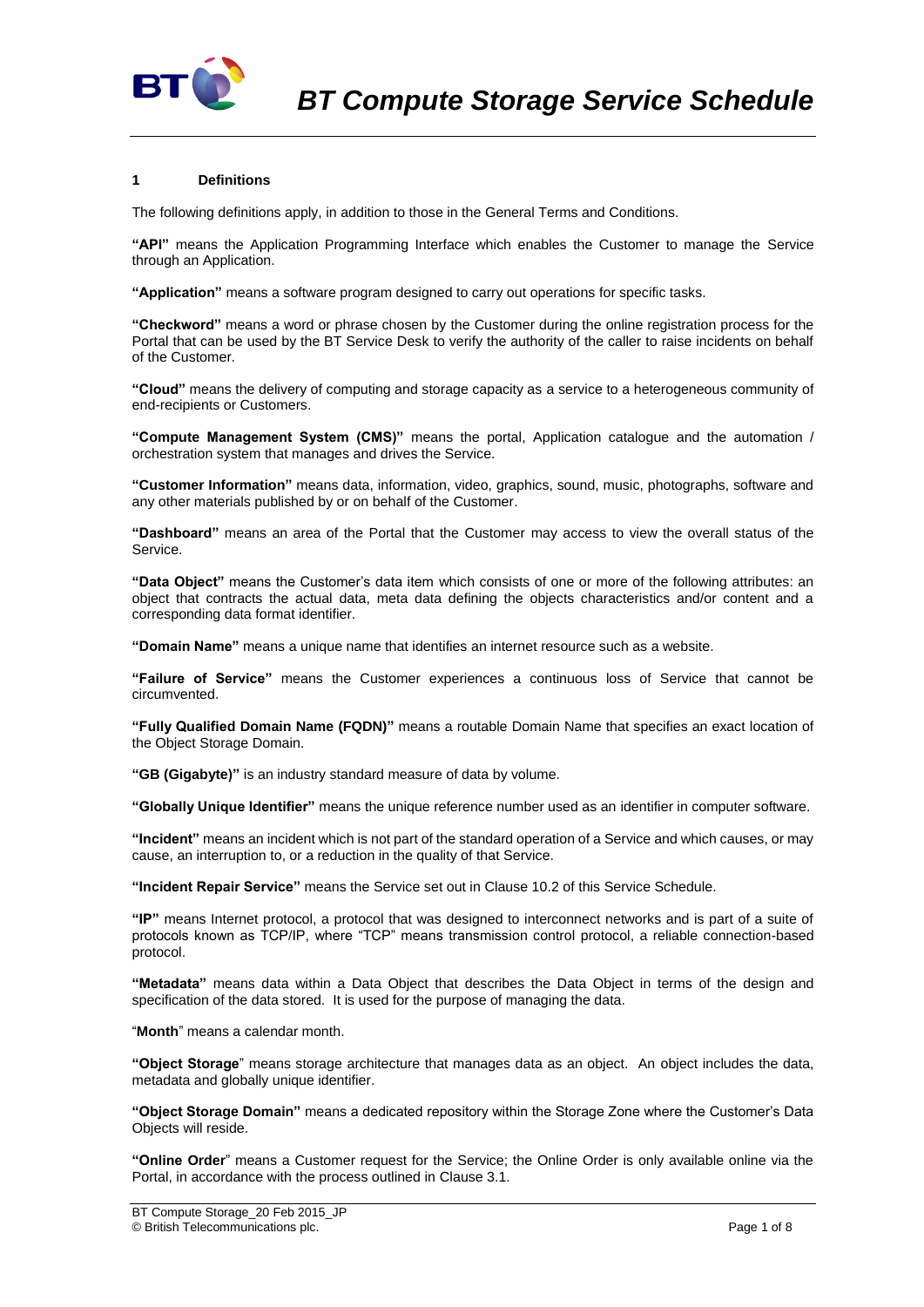

**"Planned Maintenance"** means any work that is planned in advance to be carried out by BT or on its behalf that causes the Service to be suspended.

**"Portal"** means the online system that allows the Customer to place Online Orders, change Online Orders, see the status of the Service and access certain systems (depending on the Service option chosen by the Customer).

**"Service"** has the meaning given in clause 2.1.

**"Service Desk"** means the facility provided by BT to handle enquiries and administration for the Service.

"**Service Level**" means the level of Service which is applicable to the Service, as set out in Clause 20 of this Service Schedule.

**"Storage Zone"** means the configuration of hardware and software to create a platform where the Customer's data is stored.

**"System Administrator"** means a person named by the Customer to be the Customer's point of contact with BT for matters relating to the management of the Service.

**"Third Party Information"** means data, information, video, photographs, software and any other materials (in whatever form) not owned or generated by or on behalf of the Customer, including information belonging to a User which is not Customer Information, published or otherwise made available by the Customer using the Service.

**"Token"** means an encrypted key used by applications API to access Data Objects stored in the Object Storage.

**"Utility Rate Card"** means information available via the Portal that shows the Charges for the Service on an hourly basis.

**"User ID"** means the identification number provided to the Customer by BT for the purposes of security in the provision of the Service.

## **2 Service Summary**

- 2.1 BT Compute Storage is a Cloud based service providing the Customer with a self-service capability to browse, select and store data ("Service").
- 2.2 BT will provide the Customer with virtual access to a BT data centre where the Customer may select a dedicated repository for storage of their data ("Object Storage Domain").

#### **3 Service Components**

The Service comprises access to a Portal, Storage Zone, Object Storage Domain and, provision of a FQDN and Tokens.

#### <span id="page-1-0"></span>**3.1 Portal**

**3.1.1** The Portal is an online system which allows a Customer to place and amend an Online Order and view the status of existing Online Orders. The Portal enables the Customer to select Object Storage Domains and the location of data centres for deployment of the Object Storage Domains.

#### **3.2 Storage Zone**

- 3.2.2 The Storage Zone provides the physical infrastructure where BT will create an Object Storage Domain and the Customer will store their Data Objects.
- 3.2.3 The Storage Zone will automatically allocate and provision the Object Storage Domain to the Customer when ordered.
- 3.2.3 The Portal will indicate the Storage Zones available to the Customer. BT may make additional Storage Zone options available to the Customer from time to time.

BT Compute Storage\_20 Feb 2015\_JP © British Telecommunications plc. Page 2 of 8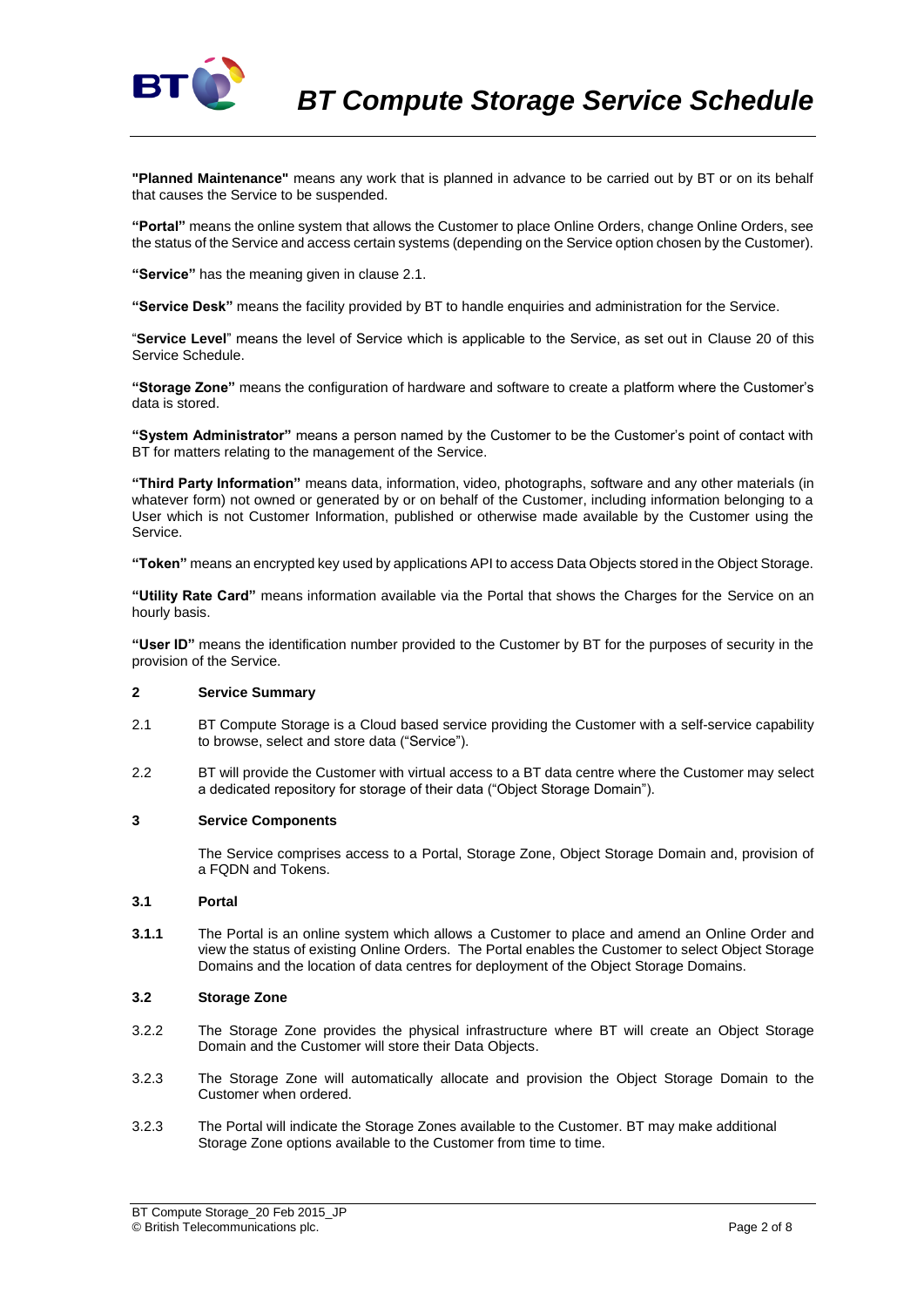

## **3.3 Object Storage Domain**

- 3.3.1 The Object Storage Domain is a Customer dedicated repository within the Storage Zone where the Customer's Data Objects reside.
- 3.3.2 The Customer selects the Object Storage Domain via the Portal. Upon delivery of the Object Storage Domain BT will provide the Customer with a Fully Qualified Domain Name (FQDN) and Tokens for use in conjunction with their chosen Application.
- 3.3.3 The Customer will access the Object Storage Domain using the BT provided FQDN and the Customer provided Application. The Customer will choose the Application it wishes to use to access the Service. The choice of Application will be determined by how the Customer elects to use the Object Storage Domain. The Service does not include the provision of Applications to the Customer.

#### **3.4 FQDNs and Tokens**

3.4.1 A FQDN provides access to an Object Storage Domain. BT will provide the Customer with a Token in order to authenticate a FQDN. The Customer must use the Tokens within a few hours of receipt. Failure to use the Tokens will result in them being disabled. If the Tokens are disabled the Customer will be required to regenerate them within three (3) hours of disablement via the Portal.

#### **4 Internet**

- 4.1 The Customer will access the Object Storage Domain via the Internet. Such Internet connection is not part of this Service and is subject to separate conditions and Charges.
- 4.2 The Customer acknowledges that:
	- (a) the Internet is independent of the Service and BT has no responsibility for provision of the Internet; and
	- (b) use of the Internet is solely at the Customer's risk and subject to all applicable laws. BT has no responsibility for any information, software, services or other materials obtained, downloaded, shared and transmitted by the Customer using the Internet.

## **5 Commencement and Term**

- 5.1 The Agreement is effective once the Customer submits an Online Order on the Portal.
- 5.2 The Service will commence on the Operational Service Date (OSD).

# **6 Technical Requirements**

6.1 The Customer is required to have Internet access, all computer hardware, software and telecommunications equipment and services necessary to access and use the Service.

#### **7 BT Service management Boundary (SMB)**

7.1 BT's responsibility for the Service under this Agreement is for the management of the Storage Zone, provision of the Object Storage Domain, FQDNs and Tokens. A suitable Application to access the Object Store Domain is outside the SMB. BT will have no responsibility for the Service (including any responsibility to meet any Service Levels) outside the Service Management Boundary.

# **8 Ordering Process**

- 8.1 The Customer is responsible for opening an account with BT to gain access to the Portal to enable online ordering.
- 8.2 On receiving an Online Order from the Customer BT will configure the Service as set out in the Online Order. Once the Online Order is configured the OSD occurs and the Customer may start using the Service.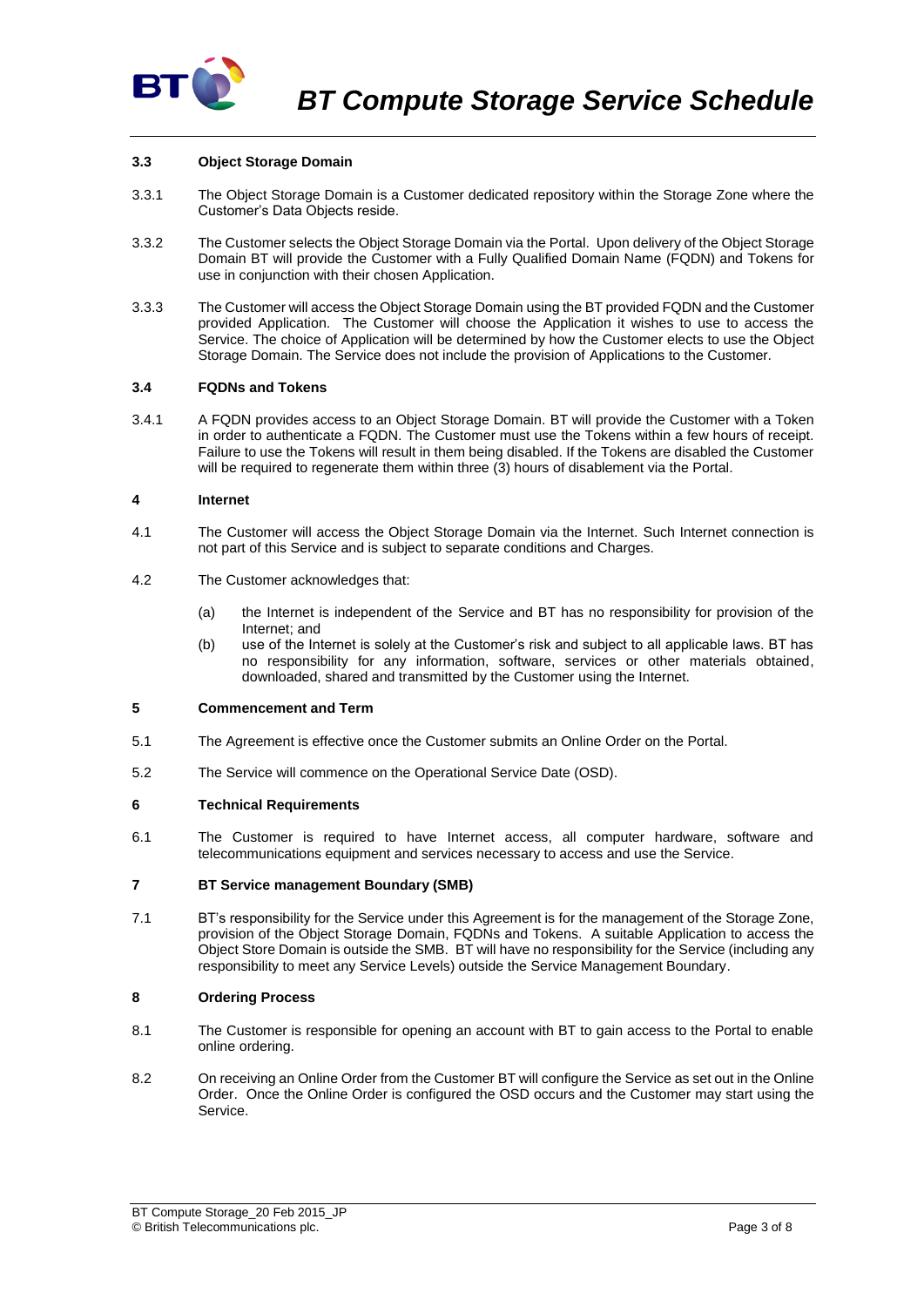

## **9 In Life Management**

- 9.1 The Portal operates a Dashboard that allows the Customer to see how much storage is being consumed and the associated Charges.
- 9.2 Upon delivery of the Object Store Domain BT will present the Customer with Tokens.
- 9.3 The Customer is required to renew all Tokens within three (3) years of the OSD via the Portal.

#### **10 Service Management**

#### **10.1 Service Desk Support**

10.1.1 BT will provide a Service Desk operating twenty four (24) hours per day, seven (7) days per week, including national, public or bank holidays, which will receive and record Service Incident reports from the Customer.

#### <span id="page-3-0"></span>**10.2 Incident Repair Service**

- 10.2.1 If BT detects, or if the Customer reports an Incident BT will respond to the Incident without undue delay. BT will perform tests to determine the cause of the Incident, and will notify the System Administrator by telephone or e-mail.
- 10.2.2 The Service Desk will keep the Customer updated at regular intervals until the Incident is resolved.
- 10.2.3 BT will raise additional Charges for work performed and money spent to address incidents resulting from Service failures caused by the Customer on a time and material basis at the prevailing Charges.
- 10.2.4 If the Customer asks BT to perform any additional work this will be subject to prior written agreement between the Parties and additional Charges will apply.

#### **11 Planned Maintenance**

11.1 The Customer acknowledges and accepts that occasionally BT may have to carry out routine or emergency maintenance, updates and other procedures for reasons of health, safety, security or otherwise to protect the Service, and which may cause a disruption to the Service, ("Planned Maintenance"). BT will provide the Customer with as much prior notice as practicable with respect to Planned Maintenance.

#### **12 Service Updates**

12.1 BT may make updates to the Service from time to time provided that such updates do not materially decrease or impair performance of the Service,

#### **13 Security**

- 13.1 The Customer is responsible for the security and proper use of all User IDs, Checkwords, passwords, FQDN and Tokens. BT reserves the right to suspend access to the Service at any time if BT has reason to believe that there is, or is likely to be, a breach of security or misuse of the Service. BT will notify the Customer as soon as possible after it has done so.
- 13.2 The Customer must immediately inform BT if there is any reason to believe that a User ID, password, Token, or Checkword allocated by BT has, or is likely to, become known to someone not authorised to use it or is being, or is likely to be, used in an unauthorised way.
- 13.3 BT reserves the right to require the Customer to change any or all of the Checkwords or passwords associated with the Service and used by the Customer in connection with the Service.
- 13.4 The Service is delivered within a secure BT data centre with a security policy for the protection of Site, infrastructure and network. Although BT will use reasonable care and skill in carrying out its obligations under this Agreement in accordance with BT's security policy, it is not possible to guarantee that all instances of fraud, misuse, unwanted or unauthorised activity or access to the Customer's Information will be prevented or detected. Whenever BT becomes aware that security has been compromised, BT will take actions in order to limit any further occurrences of fraud, misuse,

BT Compute Storage\_20 Feb 2015\_JP © British Telecommunications plc. Page 4 of 8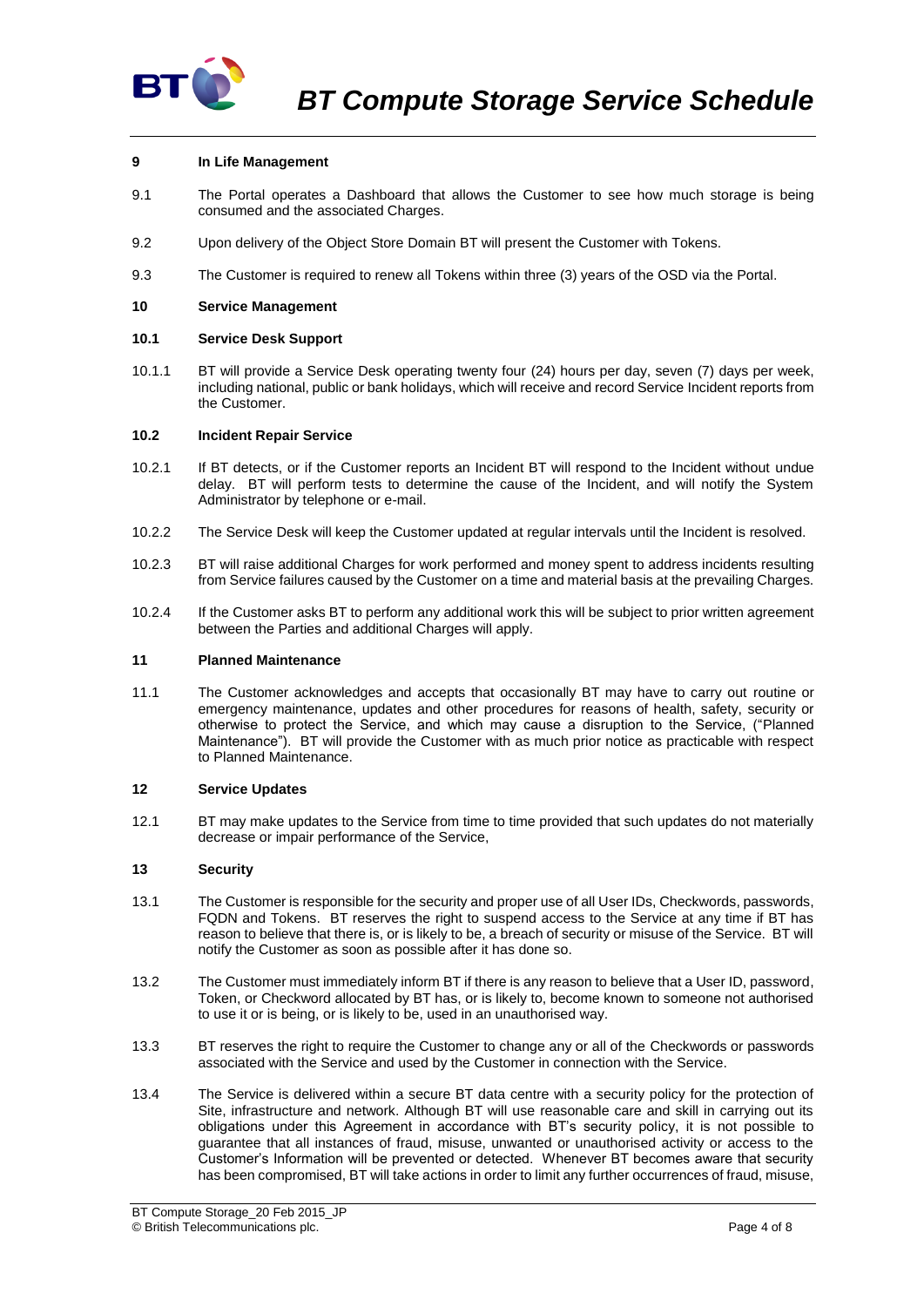

*BT Compute Storage Service Schedule*

unwanted or unauthorised activity or access to the Customer's Information. Nevertheless, BT accepts no liability for any such incidents, or for any loss or damage suffered by the Customer. The Customer shall therefore take responsibility for the security of the Customer Information, Content and application of security policies designed to prevent unwanted or unauthorised activity or access to the Customer's Information.

13.5 The Customer is advised to obtain its own business continuity insurance.

### **14 BT's use of Customer Information and Personal Data**

- 14.1 In order for BT to provide and support the Service, BT may use Service Operational Data, (typically name, email address, telephone number and business and/or Site(s) address), of Users within the Customer's organisation or control in order to:
	- (a) process, track and fulfil Online Orders for the Service;
	- (b) deliver and commission the Service,
	- (c) process, track and resolve Incidents with the Service,
	- (d) administer access to the online portals relating to the Service;
	- (e) compile, dispatch and manage the payment of invoices relating to the Service;
	- (f) manage the Agreement and resolve any disputes relating to it;
	- (g) respond to general queries relating to the Service;
	- (h) provide security and technical support.
- 14.2 BT may also send the Customer additional information concerning the Service, or related services. This information will typically be sent to the Customer Contact, involved in the procurement or management of the Service.
- 14.3 Any personal data that may be collected and processed by BT (including payment data) is subject to, and will be handled in accordance with, applicable data protection laws.
- 14.4 BT will have no access to the Customer Information stored by the Customer.
- 14.5 The location and access points of the Customer Information are defined by the Customer and as such the Customer needs to ensure compliance with relevant laws and regulations.
- 14.6 BT will not change the country where the Customer Information resides without providing notice to the Customer, unless required to do so in order to comply with applicable laws and regulations.

### <span id="page-4-0"></span>**15 The Customer's Responsibilities**

- 15.1 The Service is provided solely for the Customer's own use including use by Users and the Customer will not assign, resell, reproduce, copy, duplicate, transfer, lease, distribute, display, disclose, trade or otherwise commercially exploit the Service (or any part thereof) for any purpose, or otherwise make the Service available to any third party except Users.
- 15.2 The Customer is solely responsible for any obligation or liability arising out of transactions of any kind entered into between the Customer and any third party accessing or relying on the Service, Customer Information, or Third Party Information. BT will not be a party to, or in any way responsible for, any transaction between the Customer and any third party.
- 15.3 The Customer is responsible for the creation, design and maintenance of all Customer Information.
- 15.4 The Customer will ensure that the Customer Information and any Third Party Information does not include any information or material, which could be illegal or could lead to a legal dispute.
- 15.5 The Customer will comply with all obligations as notified by BT which are required under BT's security policy.
- 15.6 The Customer must comply with all relevant legislation, instructions, licences, guidelines issued by regulatory authorities, and any codes of practice which apply to the Customer, including those which relate to the Customer Information or Third Party Information.

BT Compute Storage\_20 Feb 2015\_JP © British Telecommunications plc. Page 5 of 8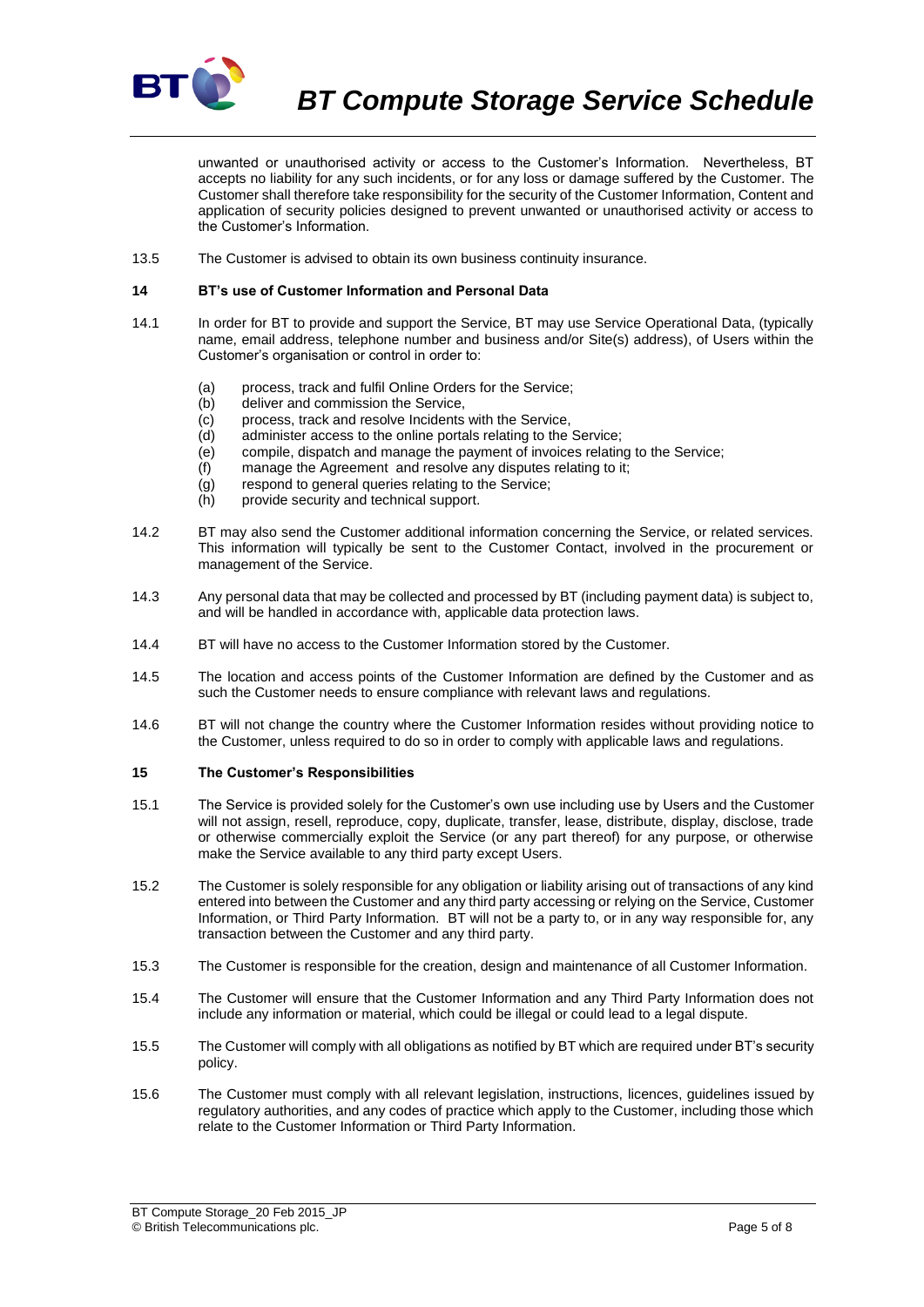

- 15.7 The Customer irrevocably and unconditionally agrees to indemnify and keep indemnified and to hold BT, BT Group Companies and their officers, directors and employees harmless against claims, losses, damages, costs, expenses and liability arising from or in connection with:
	- (a) any Customer Information, Third Party Information or other Content or communication sent, provided or stored in connection with the Service;
	- (b) the installation, maintenance or use of any software or other material installed by or on behalf of the Customer;
	- (c) any injury to persons, or damage to the Site or the BT Equipment used for the provision of this Service or other equipment belonging to BT or a third party which is located on the Site, as a result of action taken on behalf of the Customer;
	- (d) any breach of confidence or infringement of intellectual property rights.
- 15.8 The Customer is responsible for ensuring that the System Administrator will report all service repair incidents using the reporting procedures notified to the Customer by BT, and will be available for all subsequent Incident management communications.

## **16 BT's Acceptable Use Policy**

- 16.1 The Customer is solely responsible for all aspects of Customer Information which are not specifically set out in this Service Schedule as being BT's responsibility. The Customer acknowledges that it has read and agrees to be bound by and to ensure that any Users will comply with this BT Acceptable Use Policy ("AUP") and generally accepted Internet standards.
- 16.2 The Service must not be used:
	- (a) fraudulently or in connection with a criminal offence under the laws of any country where the Service is provided;
	- (b) to send, receive, upload, download, use or re-use any information or material which is offensive, abusive, indecent, defamatory, obscene or menacing, or in breach of confidence, copyright, privacy or any other rights;
	- (c) in contravention of any instructions that BT has given under the Agreement;
	- (d) to cause annoyance, inconvenience or needless anxiety;
	- $\overrightarrow{e}$  to send or provide or receive unsolicited advertising or promotional material;
- 16.3 The Customer must not use a Domain Name which infringes the rights of any person in a corresponding trade mark or name.
- 16.4 If the Customer or anyone else, (with or without the Customer's knowledge or approval) uses the Service in contravention of the AUP; or uses the Service in any way which, is, or is likely to be, detrimental to the provision of the Service to the Customer or any other customer and fails to take corrective action within a reasonable period of receiving notice from BT, then BT can treat the contravention as a material breach and as such BT may either suspend the Service or terminate the Service pursuant to the General Terms and Conditions. If Service is suspended it will not be restored until the Customer provides an acceptable assurance that there will be no further contravention.

#### **17 Charges and Invoicing**

- 17.1 Charges for the Service are set out in the Portal.
- 17.2 BT will invoice Charges on or after the dates set out below:
	- (a) One-off Charges on the OSD of the relevant Online Order:
	- (b) Usage or other recurring Charges on the OSD and thereafter monthly in arrears.
- 17.3 Charges for the Service are calculated on a monthly basis against the prevailing Utility Rate Card on the Portal. Usage Charges will apply as shown on the Utility Rate Card on the Portal.
- 17.4 Data storage Charges are based upon per GB of storage used.
- 17.5 The uploading and retrieval of data from the Object Storage Domain incurs Charges based upon Internet bandwidth use. Charges for Internet bandwidth use are levied above an initial allowance of 1GB per Month. Charges are based upon per GB of Internet bandwidth use.

BT Compute Storage\_20 Feb 2015\_JP © British Telecommunications plc. Page 6 of 8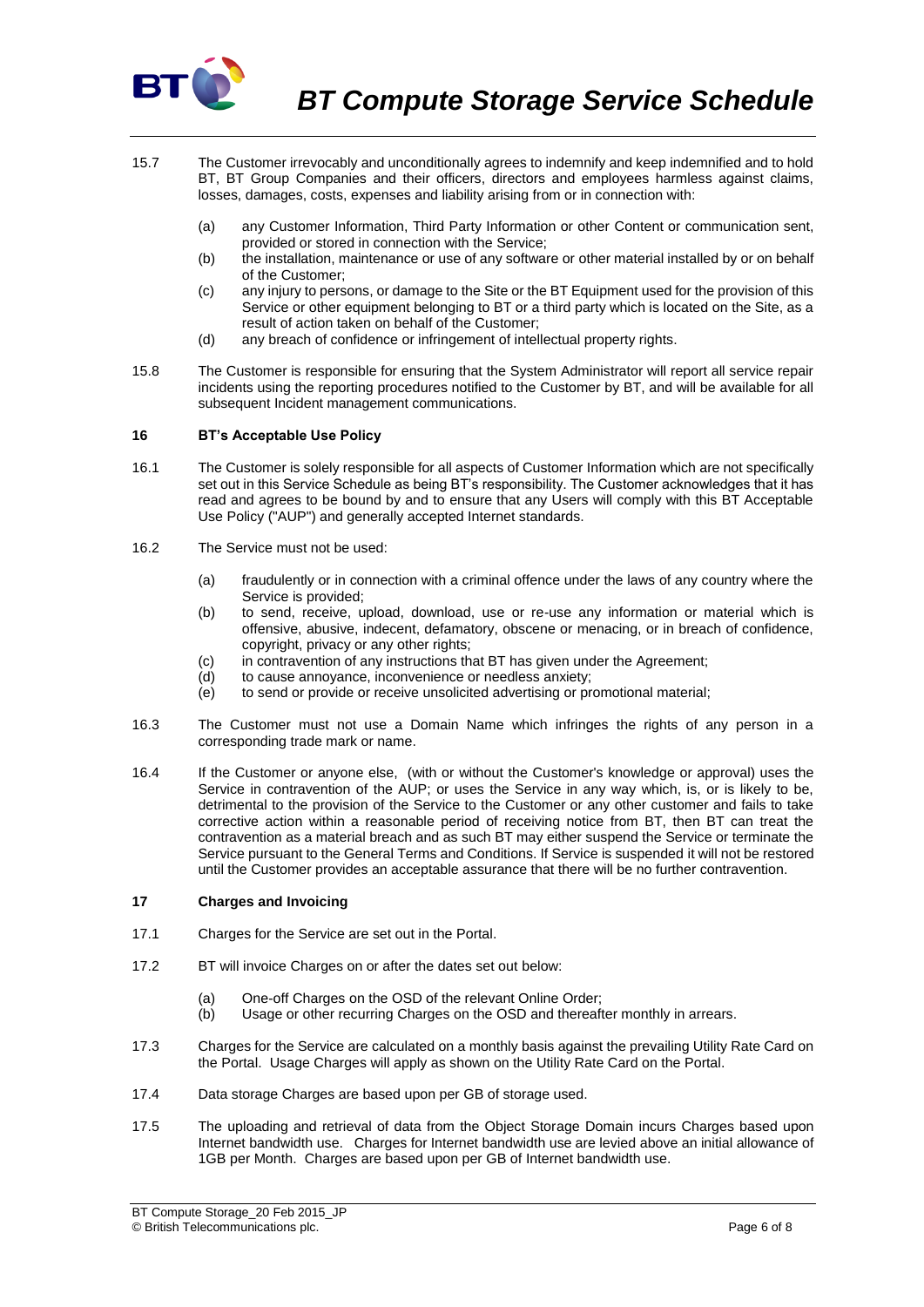

- 17.6 BT may invoice the Customer for Charges for investigating Customer reported Incidents where BT finds no Incident or that the Incident is outside the Service Management Boundary.
- 17.7 BT may at any time review the Charges for the Service and will provide the Customer with 30 days' prior written notice of any such change in Charges. If the Customer objects to the change in Charges it may exercise its termination rights under Clause 18 of this Service Schedule.
- 17.8 Notwithstanding any other provision in the Agreement, BT may delay or bring forward the sending of invoices to coincide with billing cycles from time to time. The Customer acknowledges that the first and last invoice in relation to a particular Service may include Charges due for more or less than one complete billing cycle according to when such Service is connected and/or terminated.

#### **18 Termination of Service**

The following Clause will replace and supersede Clause 12.1 of the General Terms and Conditions.

- 18.1 The Customer may terminate the Service via the Portal at any time, provided that the Customer agrees
	- (a) to pay any outstanding Charges or interest properly due and payable up to the date of termination; and
	- (b) that there will be no refund of Charges which have been paid in advance.
- 18.2 BT may terminate this Agreement or the Service at any time by giving at least 90 days' notice to the Customer.

#### **19 Suspension of Service**

- 19.1 BT may suspend Service(s) or terminate this Agreement immediately on notice to the Customer where the Customer is in material breach of this Agreement and if the breach is capable of remedy, fails to remedy the breach within a reasonable time of being requested by BT to do so.
- 19.2 Where a Service is suspended because the Customer is in material breach of this Agreement, the Customer must pay the Charges for that Service until this Agreement is terminated.

## <span id="page-6-0"></span>**20 Service Levels**

- 20.1 BT aims to provide the Service within an availability target of 99.95%. The availability target relates to the availability of the Object Storage Domain including the infrastructure required to deliver it.
- 20.2 If BT fails to meet the availability target of 99.95% then the Charges for the affected Service will be credited as follows:

| <b>Availability Target</b>                             | <b>Credit</b>                  |
|--------------------------------------------------------|--------------------------------|
| For every reported incident that BT is below<br>target | 1 day's<br>recurring<br>Charge |

- 20.3 The credit will be applied to the monthly Charge for the Service. The credit per reported instance that BT is below target will be capped at a maximum of 1 Month's Charges.
- 20.4 The Parties acknowledge that each Service Credit is a genuine pre-estimate of the loss likely to be suffered by the Customer and not a penalty.
- 20.5 Service Credits are the Customer's sole right and remedy if BT does not meet the Service Level. Any failure by BT to meet the Service Level specified in this Clause [20](#page-6-0) shall not be considered a material breach of the Agreement.
- 20.6 The Service Level is measured as the availability of the Object Storage Domain to the network interface.

BT Compute Storage\_20 Feb 2015\_JP © British Telecommunications plc. Page 7 of 8